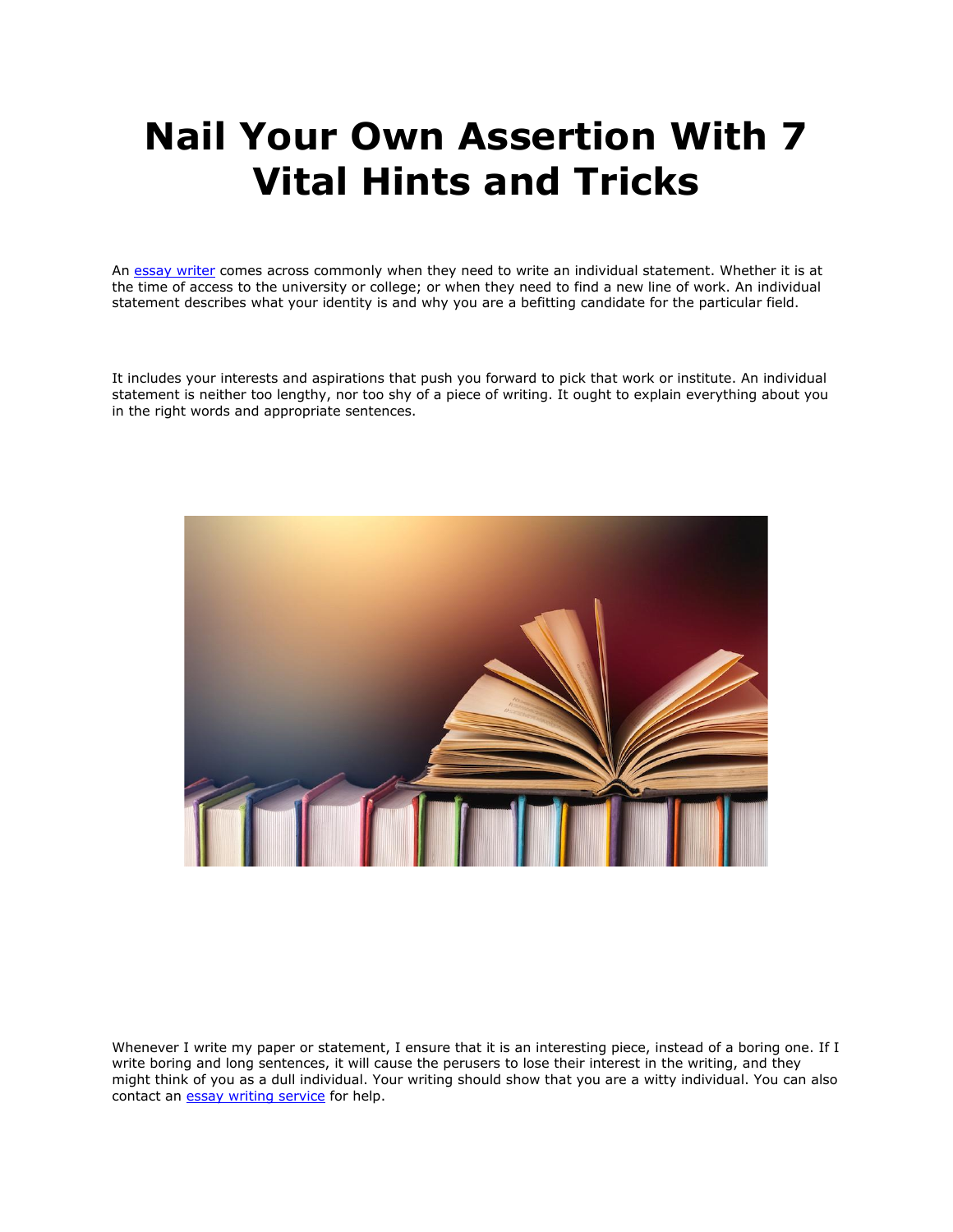To such an extent that if they select you, then, at that point, you will not in the least progress admirably, yet in addition make a cheerful air. Subsequently, one's statement should be a gist of their substance that mirrors every one of the important parts of their personality. These statements are extremely crucial as most managers and committees select candidates in light of them. In the wake of reading these statements, they decide and choose the candidate accordingly.

Following is a list of seven tips and tricks that each individual should follow to nail their own statements.

1. Plan before you write: Before you begin to write, you should arrange for what are the prominent perspectives and the key abilities that you will add to the statement. You should make an outline and write pointers somewhere to ensure that nothing is missed. A [write my essay](https://writemyessayfast.net/) service can take care of all your writing needs.

While planning you should answer why, what, and how you are the most ideal choice for the field you are applying for. You ought to obviously think pretty much this multitude of answers and make an appropriate guide of your own statement.

2. Formatting the statement: Whenever you are finished planning, the subsequent stage is the way you will format your statement; that comes first and what comes later. To begin your statement, you should give a dramatic intro of yourself. By dramatic, it doesn't mean something unrealistic, however something showy and magical using formal words.

After the introduction, state about your academic achievements. Then, at that point, express the "why", the genuine justification behind you applying for that specific institution. After this one, you should express your hobbies and individual likes and dislikes. In conclusion, you ought to finish up the statement in a positive manner that shows optimism and depicts your real essence. Following this format is the most ideal way to offer your expressions stick out.

3. Your introduction ought to be clear and concise: Don't shrink away from the real issue just obviously state what your identity is. You should grab the peruser's eye right from the start by starting suddenly, which gets them alarmed and afterward keep them captivated by continuing in the same tone. You shouldn't overthink by looking for the right words or by struggling to add irrelevant details to fulfill the word count. Simply be concise and witty with your introduction, and you are all set.

4. Add your own details: You shouldn't seem like you are hesitant to uncover your own details. Instead, you should add them yourself in the statement. These could be any details about you like your academics, hobbies, or whatever other information that describes an [essay writer.](https://www.essaywriter.college/)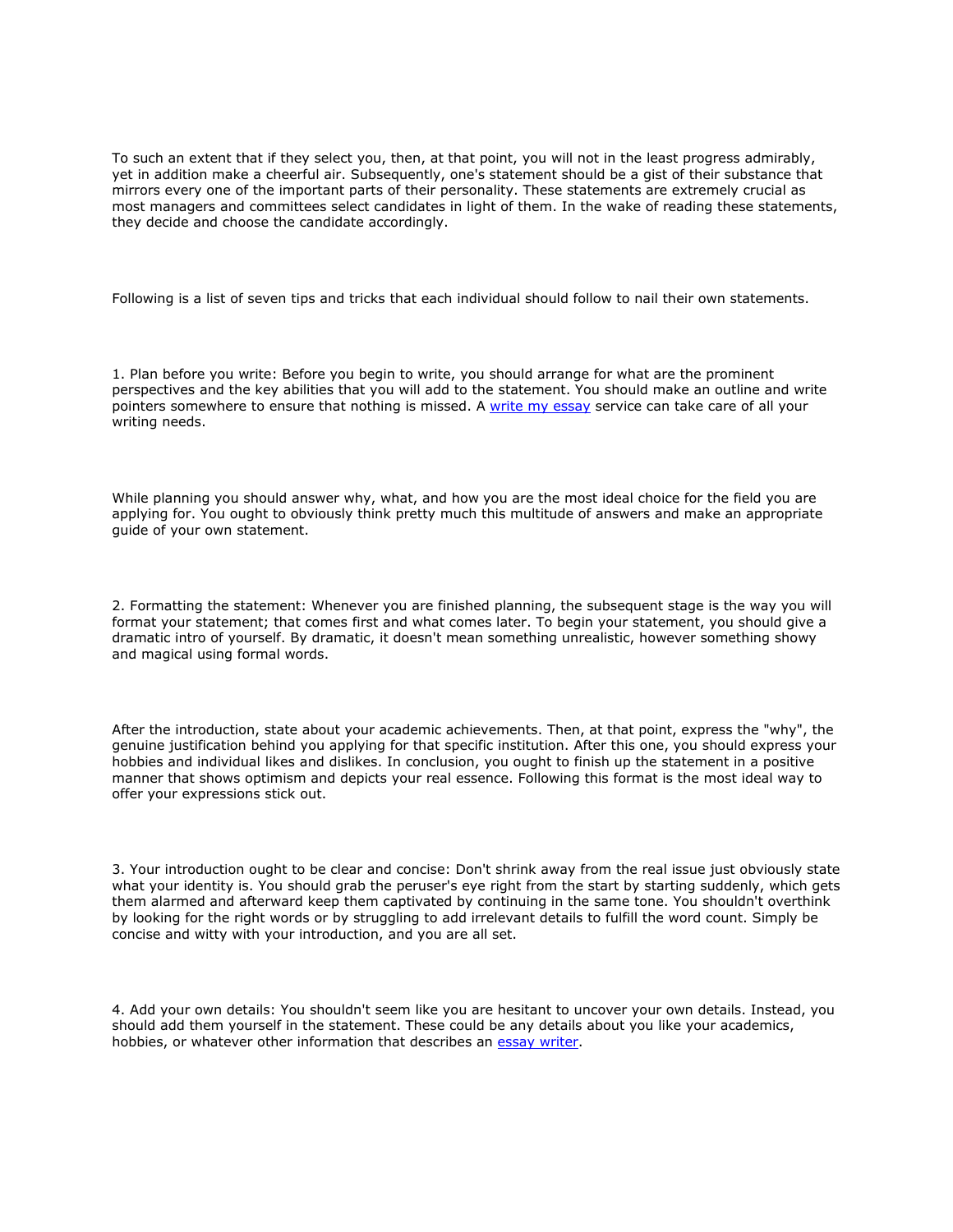5. Add about the experience: Don't think mentioning your experience and achievements is bragging. You will undoubtedly boast in your own statement. You ought to include however many achievements as you have and ensure you sound like you are pleased with them. You should sound confident in your statement, regardless of whether it seems as though you're boasting.

6. An effective conclusion: Your conclusion is the somewhat late when you can make an impact on someone. It should be effective and informative. It should be a compound-complex sentence that should be detailed about you and your fantasies. It should show that you aspire to be a piece of the institution that you are applying for.

7. Re-check: Ensure that you edit the statement whenever you are finished with the writing. You should peruse it with a third-individual perspective to ensure that it sounds optimistic and wonderful in all viewpoints.

Using these tips one can nail their own statements in a manner that ensures that individuals are impressed by them.

If you are uncertain about how to write a statement or are running shy of time, then, at that point, you can counsel a paper writing service. They work the entire constantly for the purpose of individuals who can't write effectively. You should simply give them the required and significant information.

For an individual statement, you can send them your detailed resume. They will create a short private statement out of it. Consequently, forget pretty much all the tedious work you used to place in. Follow these simple tricks and tips to write an individual statement without any issues. Try to be creative and set up your ideas, with the goal that there is no way left of rejection from your fantasy place. An [essay writer online](https://essaywriternow.com/) can also provide you assistance if need be.

## **Useful Links:**

[How to Find a Legal and Reliable Writing Service?](https://theessaywritingservice.com/essay-writing-service/how-to-find-a-legal-and-reliable-writing-service)

[How to Find an Experienced and Reliable Essay Writing Service](https://essaywriternow.com/essay-writing-service/how-to-find-an-experienced-and-reliable-essay-writing-service)

[How to Find the Best Essay Writers Online?](https://writemyessayfast.net/essay-writer/how-to-find-the-best-essay-writers-online)

[How to Get Online Essay Writer Help?](https://writemyessayfast.net/essay-writer/how-to-get-online-essay-writer-help)

[How to Get Your Essay by a Professional Essay Writer?](https://youressaywriter.net/essay-writer/how-to-get-your-essay-by-a-professional-essay-writer)